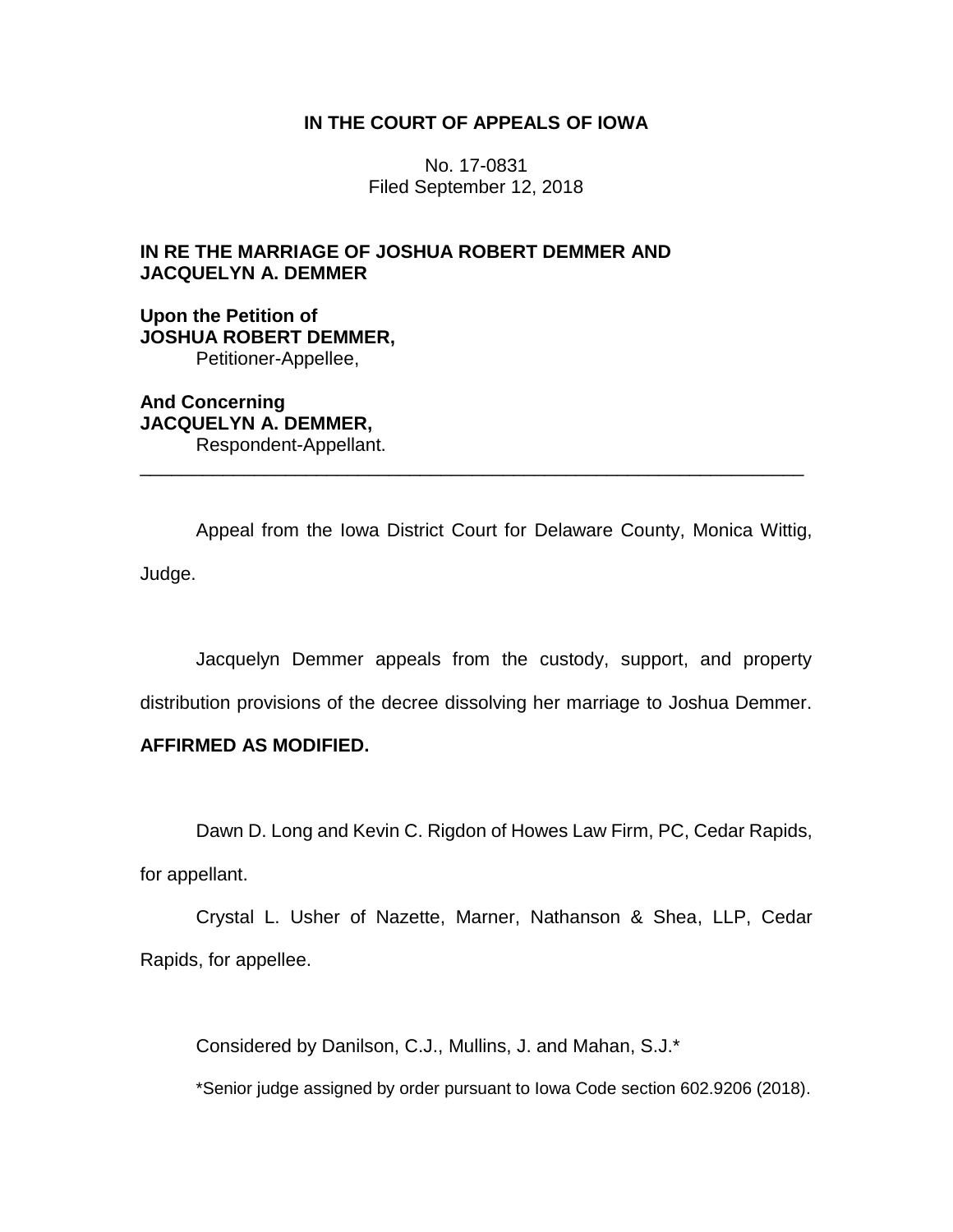## **DANILSON, Chief Judge.**

Jacquelyn (Jacque) Demmer appeals from the custody, support, and property distribution provisions of the decree dissolving her marriage to Joshua (Josh) Demmer. Jacque contends the trial court erred in granting sole legal custody and physical care of the parties' three children to Josh. She also asserts the court improperly placed restrictions on visitation with her parents, erred in not awarding her spousal support, failed to divide the marital property equitably, erred in awarding Josh with the tax dependency exemptions, and improperly calculated child support. Jacque also argues she was entitled to trial attorney fees and asks that we award her appellate attorney fees.

On our de novo review, we modify the decree to provide for joint legal custody and strike the reference to Jacque's parents' care-providing abilities. We award no appellate attorney fees.

#### **I. Background Facts and Proceedings.**

Jacque and Josh met on line in 2006. Jacque was working full time and living in Cedar Rapids with friends. Josh was working full time as an architect and living with friends in Waterloo. The two were engaged in May 2007.

In June 2007, Jacque was involved in a car accident and, in the aftermath of the accident, she became estranged from her parents. Jacque moved in with Josh following the car accident and began graduate school at the University of Northern Iowa (UNI) in August.

On December 4, and 11, 2007, Jacque and Josh attended two counseling sessions together and, on December 12, Jacque was involved in a serious car accident on her way to work in Cedar Rapids. She sustained several injuries and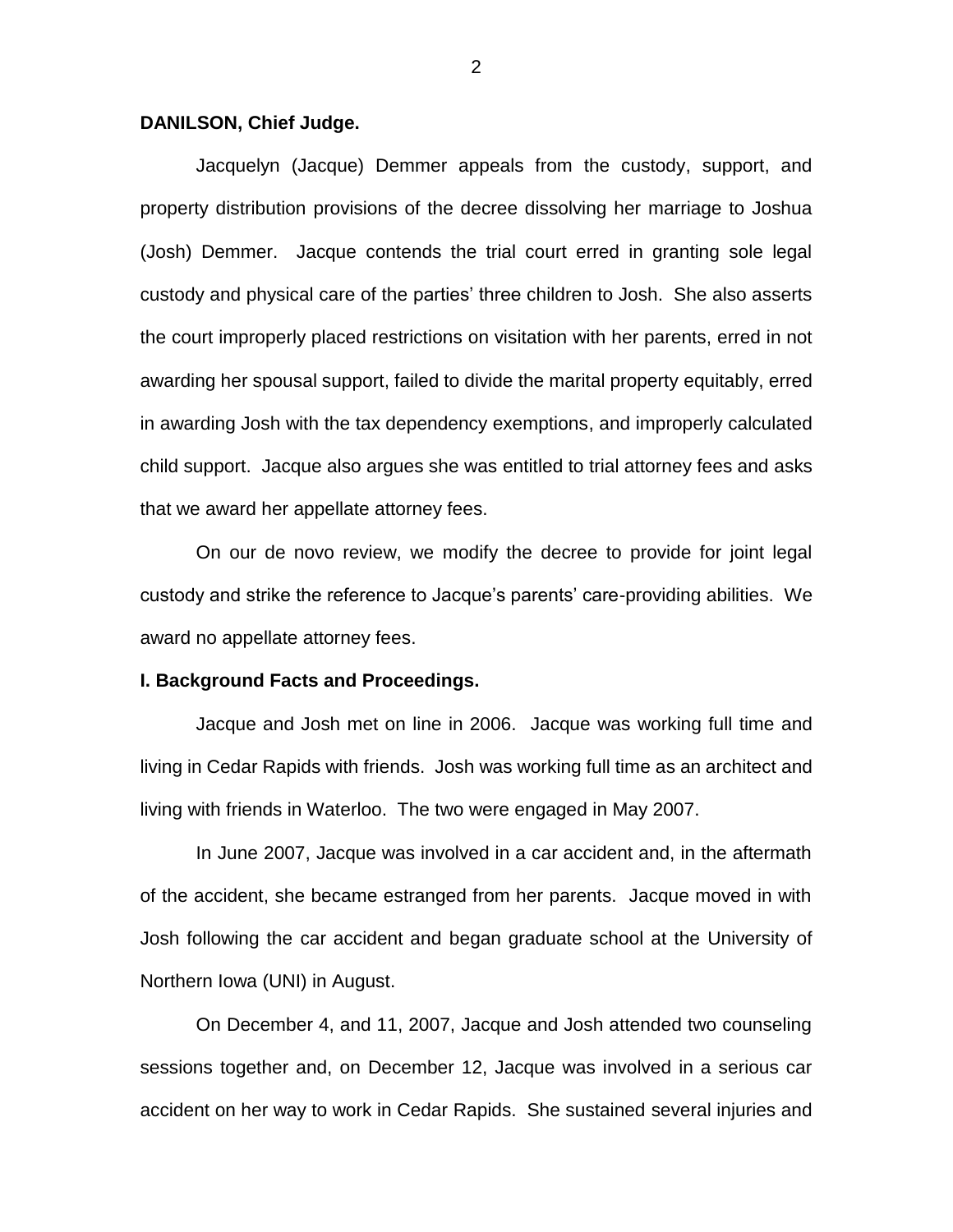required speech therapy after the accident. Though Jacque had previously suffered from migraines, her migraines worsened after the accident and were often debilitating.

In February 2008, Jacque began seeing a counselor, where she focused on the emotional aspects "affect[ing] Jacque's self-esteem and how she interpreted her interactions with other people." In April 2008, Jacque was referred to a doctor for possible medication in relation to anxiety.

Josh and Jacque bought a house in Waterloo in early 2008. To purchase the home, Josh received a gift of \$20,000 from his parents for the down payment. In addition, Josh's parents loaned him an additional \$20,000 to go toward the down payment.

The parties married on July 26, 2008. She continued treatment and was prescribed medication for anxiety. Jacque gave birth to the parties' first child in May 2010 and experienced post-partum depression and anxiety. She was hospitalized in a psychiatric ward.

In October, Jacque returned to UNI counseling services "to address anxiety issues." She reported being prescribed medication for anxiety and that she was prescribed Darvaset for her migraines but would rather get Hydrocodone again. Jacque graduated with a Masters in School Counseling degree in December 2010.

After graduation, Jacque first worked as a substitute counselor at an elementary school beginning April 3, 2011. The position was supposed to run through the end of the semester but did not. On May 1, Jacque took an overdose of Alprazolam, a benzodiazepine prescribed to treat anxiety. Jacque was about four months' pregnant at the time.

3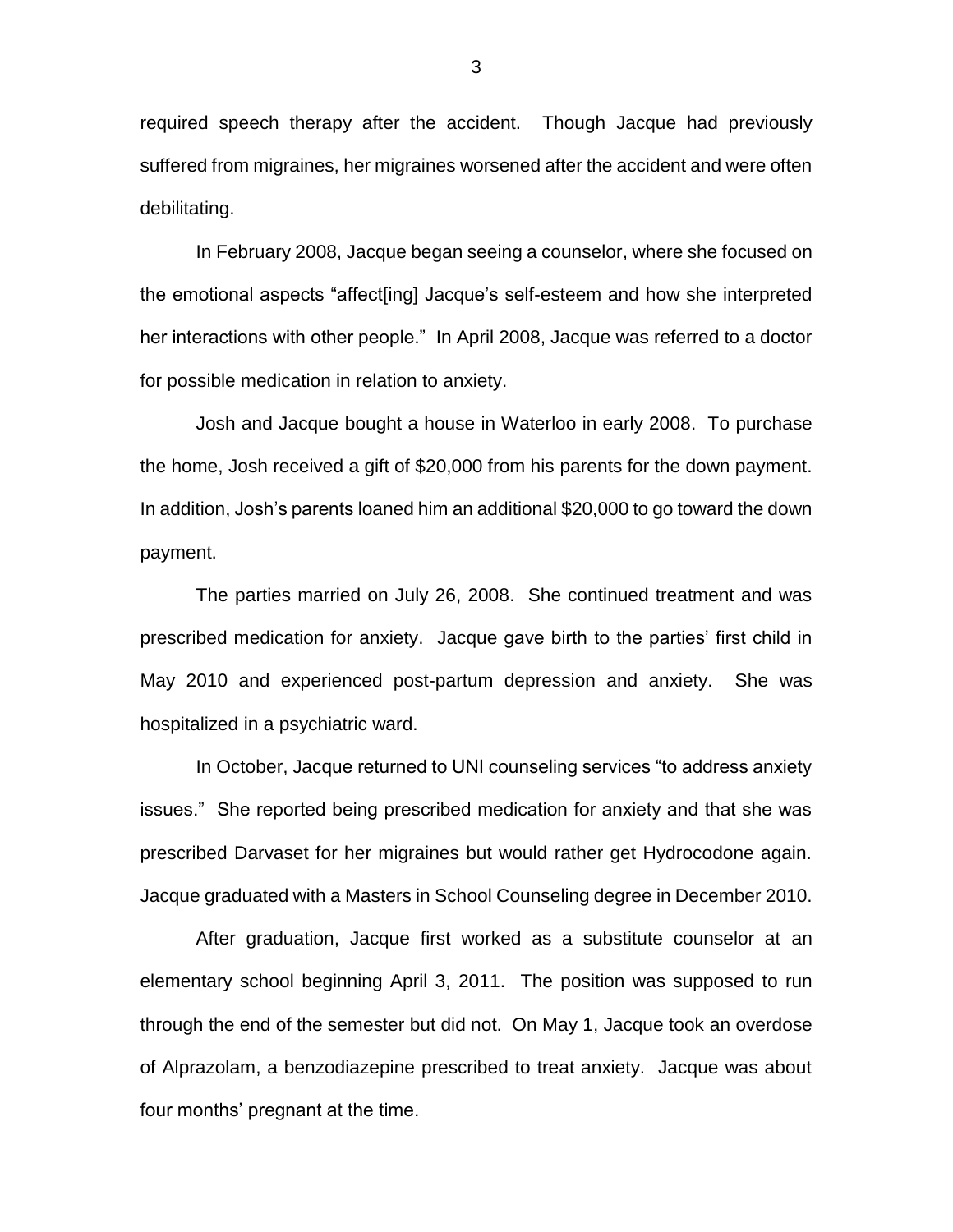Jacque gave birth to the couple's second child in October 2011. In November, Jacque began working at GMAC Mortgage. Jacque worked there for approximately six months.

In 2012, the parties sold their Waterloo residence and began to rent a house in Manchester where Josh's parents lived. Prior to the sale of their home, Josh and Jacque had borrowed an additional \$21,000 from his parents to pay off some of Jacque's high interest student loans. Upon the sale of the Waterloo house, they repaid Josh's parents the \$21,000 for payment of the student loan but did not repay the \$20,000 loaned to them in 2008 for the down payment.

In early 2012, Jacque was experiencing migraines about three times per week, which left her incapable of caring for the children so Josh would take the children to his mother while he worked.

On June 3, 2012, Jacque was again hospitalized for suicidal thoughts. While she was in the hospital, Josh and his parents cared for the two children.

Jacque resigned from GMAC before her employment was terminated for excessive absences. She then found another position, but did not complete required training, and thus could not continue her employment

About this time period in 2012, a clinical note indicates Jacque "lacks insight, in spite of a lot of explanation about the nature of her illness and importance of taking her medication regularly. Compliance with medication is major problem."

Jacque totaled one of the family vehicles on February 4, 2013.

On October 2, 2013, Jacque again attempted suicide. She took many pills and then sent a message to a friend, who contacted emergency personnel. Both children were present and awake when the police arrived and Jacque was taken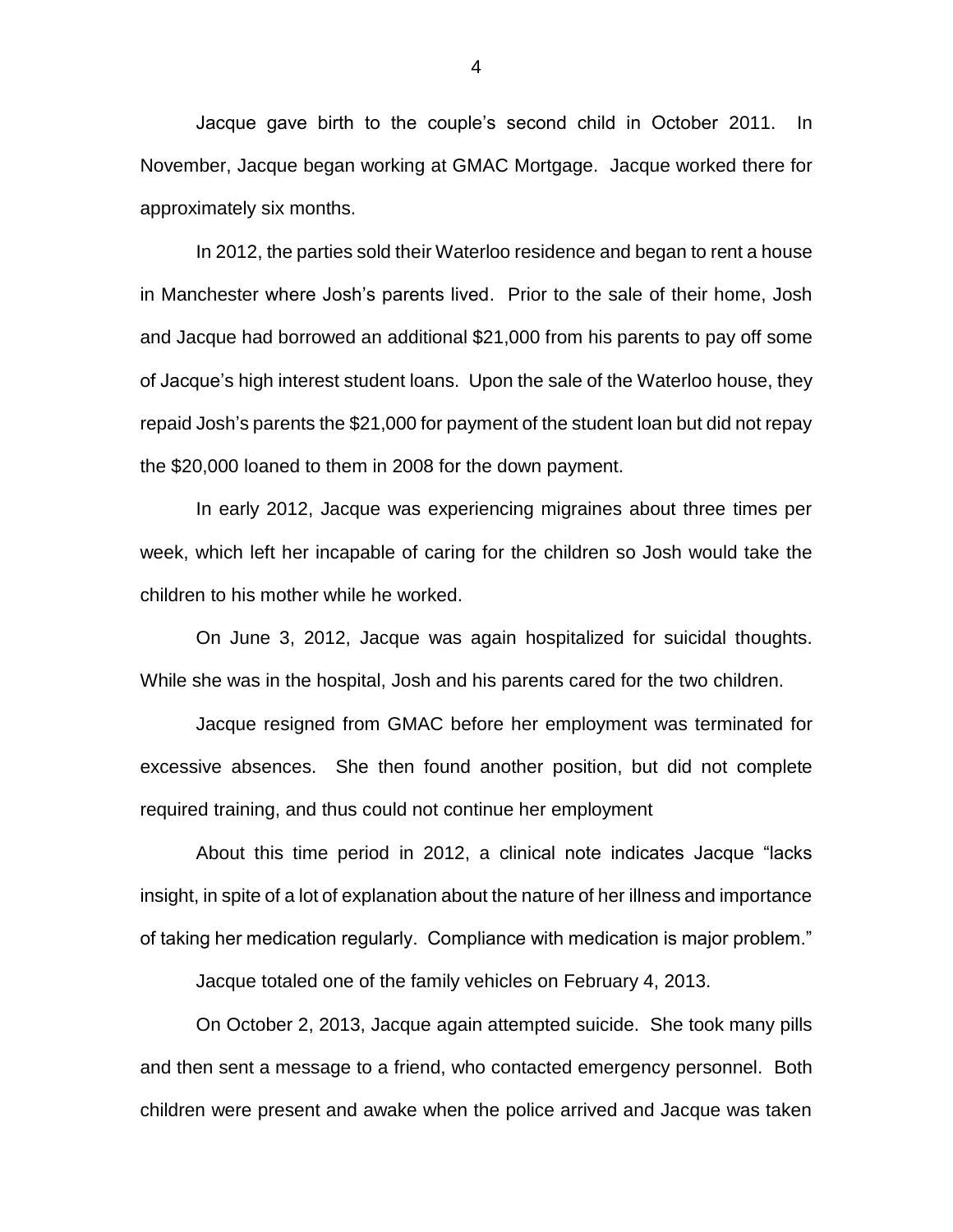to the hospital by ambulance. After her condition stabilized, Jacque was taken to the inpatient psychiatric ward for a week.

By way of several checks written in 2014, Josh's parents loaned the couple \$280,000 to purchase a lot and build a house in Manchester. All of the checks were made payable to Josh Demmer. On December 29, 2014, after the house was constructed, Josh and Jacque signed a note and mortgage for the \$280,000 owed to Josh's parents.

On February 6, 2014, Jacque went to take a shower and slit her wrists while Josh and the children were in the living room. Josh found Jacque bleeding, though the cuts were not deep, bandaged her arms, and got her to bed.

In March 2014, the couple found out Jacque was pregnant again. In April 2014, Jacque began to work at Abbe Center in a Delhi facility. She worked there for four months until she found her "dream job" as a school counselor in August 2014. Jacque gave birth to the parties' third child in October 2014. Jacque's employment was terminated on January 5, 2015.<sup>1</sup>

On January 6, 2015, Jacque was again admitted to a psychiatric unit. In February, Jacque was participating in follow-up psychiatric and psychological treatment. After release from the hospital and through March 2015, the children were in full-time day care even though Jacque was home. Jacque then began taking care of the children. On April 5, after an argument with Josh about Easter baskets, Jacque left the family residence with the three children.

<sup>&</sup>lt;sup>1</sup> Jacque's counseling license was suspended for a minimum of three years.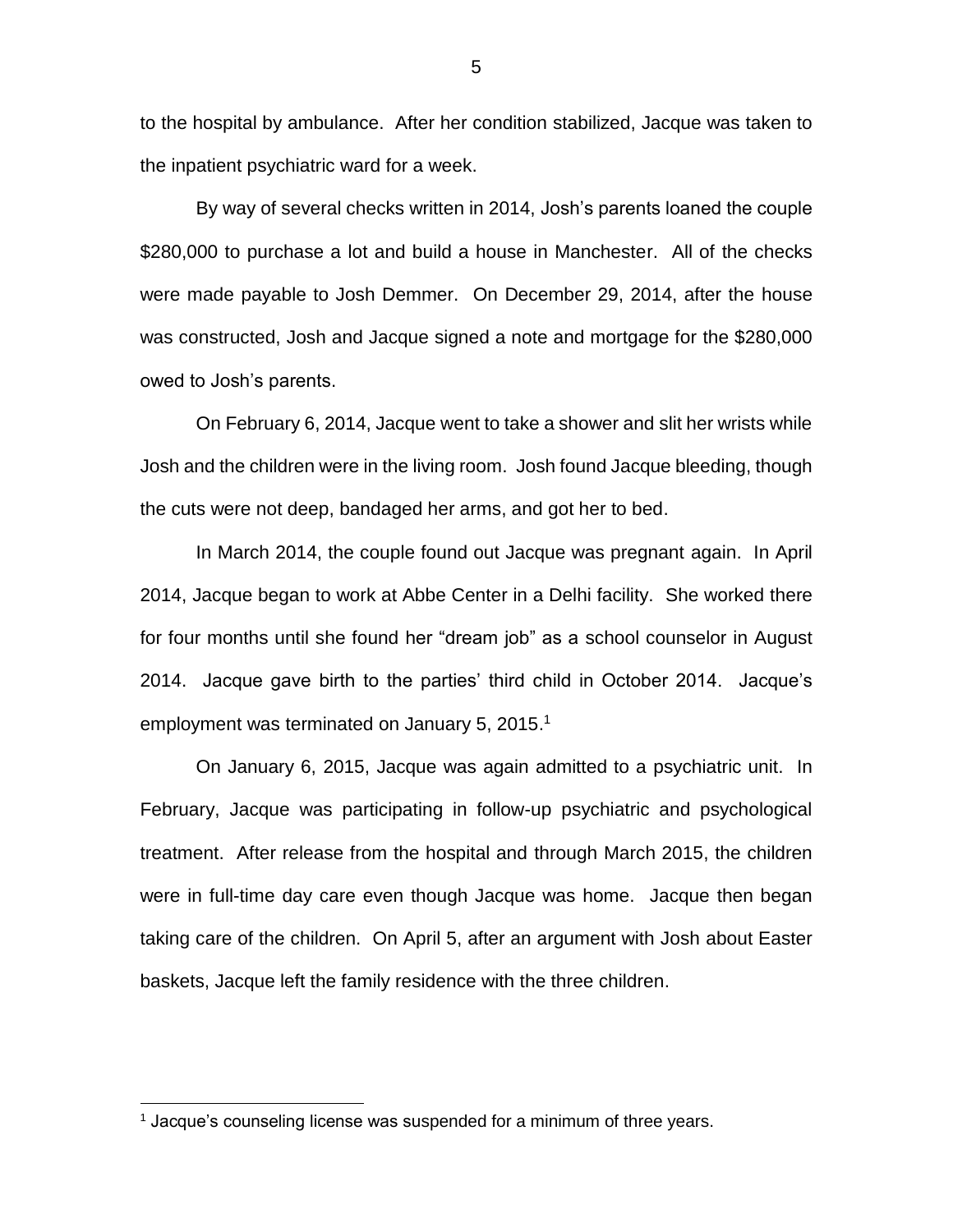On April 6, 2015, Jacque filed a petition for a domestic abuse protective order. On April 10, Josh filed a dissolution petition, seeking joint legal custody and physical care of the children, as well as an equitable division of the marital property. The district court set a hearing on temporary matters on May 12.

On April 21, a hearing was held concerning Jacque's request for no-contact order. The court made no findings as to Jacque's claims of domestic abuse. The parties consented to a no-contact order and the court entered a temporary order that the children would be with Josh from Friday at 5:30 p.m. to Sunday at 5:30 p.m. and with Jacque the remainder of the week.

At the time of the hearing on the protective order, Jacque was staying in the home of Melissa Davis. On April 28, Jacque sent Davis a disturbing text message. Davis returned to her home about 11:00 p.m. and found Jacque on the front lawn, appearing to be under the influence, and yelling at the neighbor's house. Davis eventually was able to persuade Jacque to go inside. At about 1:00 a.m., Davis discovered Jacque's daughter crying in the bed with her mother. Melissa tried unsuccessfully to awaken Jacque, so she called emergency personnel. Emergency medical personnel arrived and were able to rouse Jacque, who refused treatment or transport. At about 3:00 a.m., Davis informed Jacque she would need to be out of the house that evening. Jacque instead left the house with her children in the early morning hours and checked into a hotel.

Following up on a call, police found Jacque and the children at a hotel. $2$  She appeared to under the influence and highly medicated. Josh arrived to take the

<sup>&</sup>lt;sup>2</sup> Interestingly, by the time Jacque spoke with police the following day, Jacque had no text messages to Davis and no contact information for Davis on her phone.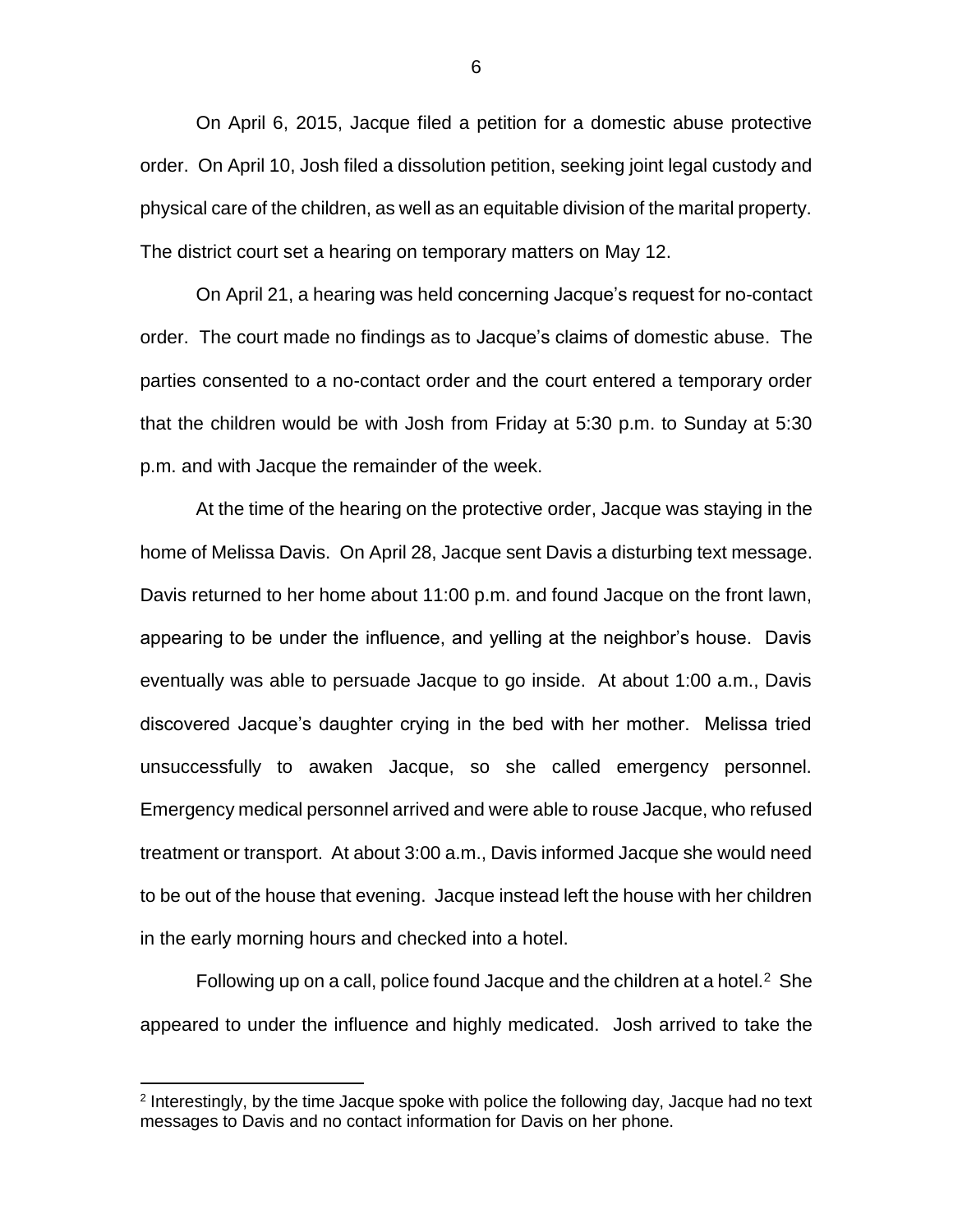children home, and for the next few months Jacque's visits with the children were supervised.

On November 24, 2015, a hearing on temporary matters was held, and on December 2, the district court entered an order on temporary matters placing the children in Josh's physical care and granting Jacque visitation "on a threeweekends-on, one-weekend-off basis." Jacque also was granted Tuesday evening visits. The court ordered Jacque to pay temporary child support in the amount of \$189 per month. The court also entered a modified protective order to address visitation exchanges.

On December 3, Jacque called in to her current employer and said she was not allowed to see her children and was going to commit suicide.

On January 12, 2016, Jacque was stopped by loss prevention personnel at a Target store after being observed leaving the store with \$96.15 worth of children's clothing stuffed inside her coat sleeves and purse. She pled guilty to fifth-degree theft on January 26.

A dissolution trial was held on November 16, 17, and 18, 2016. Jacque testified she was living with her parents in Cedar Rapids, Iowa, and there was sufficient room in the house for the children to live there with her. She asserted Josh had emotionally, physically, and sexually abused her throughout their marriage. Jacque stated she continued to engage in counseling and was compliant with her mental health medications. At the time of trial, she was selfemployed cleaning houses part-time and earning \$15,000 per year. Despite the lack of equity in the Manchester house and Josh's work being in Strawberry Point,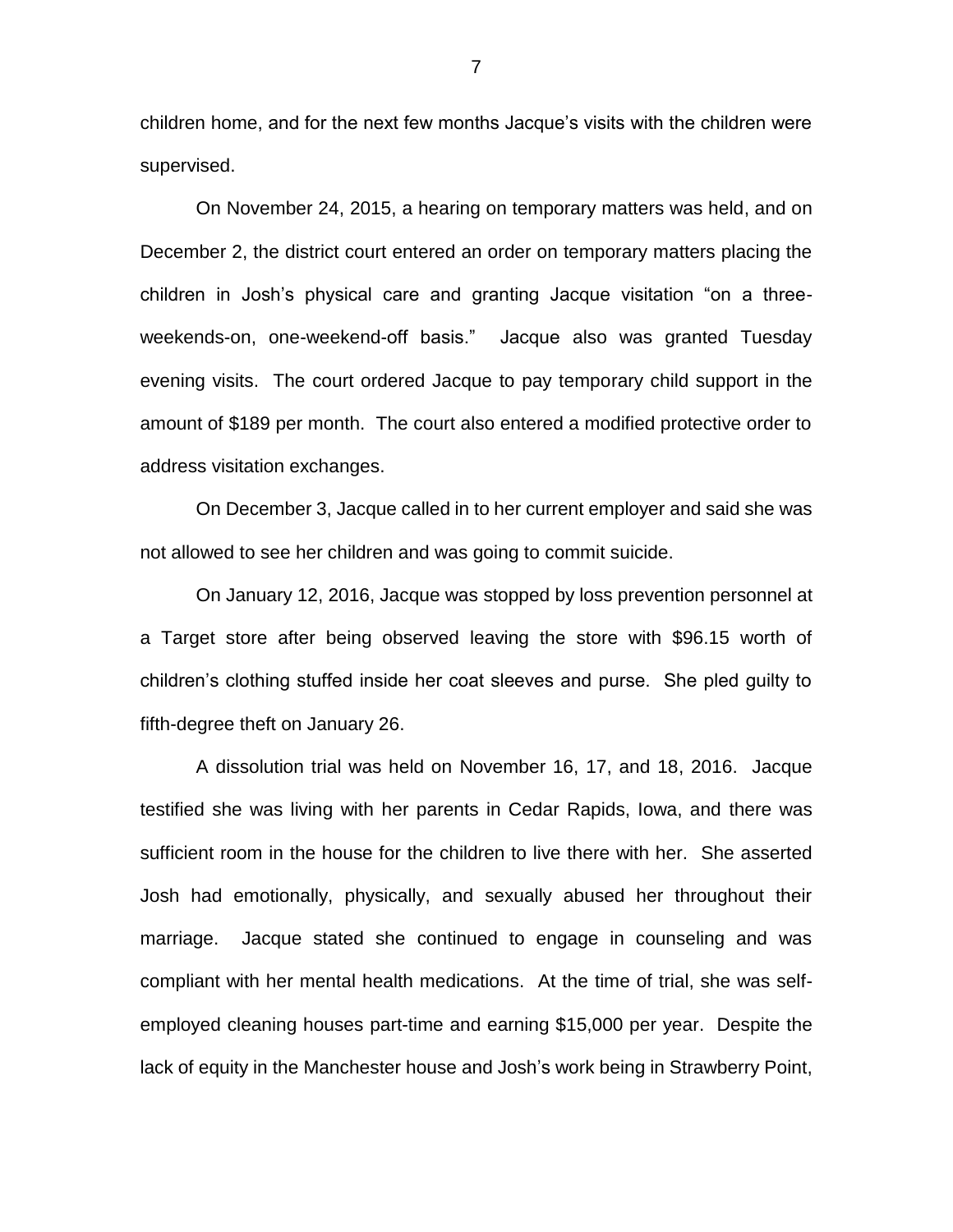Jacque testified Josh should sell the house, move to Cedar Rapids, and find different employment to co-parent the parties' children in "my hometown."

Josh testified he continued to work as an architect, earning \$60,000 per year. He stated his parents had helped him and Jacque financially through much of the marriage, particularly noting a period of time that Jacque purchased thousands of dollars of items online over a period from December 2011 to May 2012. At the time of trial, Josh stated the marital residence was appraised with a value of \$265,000. Josh testified that based on the fact that he was the sole support for the children, he had not been able to make the anticipated monthly mortgage payments on the house and the additional interest had been added to the balance of the mortgage the parties' owed to his parents. He stated he and Jacque owed his parents \$311,000.

The parties had few assets. Josh had a Principal Life Insurance Policy with a cash value of \$5192.16; a 401(k) plan with a value of \$42,704.79; a Northwestern Mutual Roth IRA with a value of \$18,100; a simple IRA with a value of \$13,977.60; and a bank account with a balance of \$4657.92. In addition to the \$280,000 note, Josh had an outstanding promissory note in the amount of \$20,000 for the original house purchase in Waterloo; one credit card debt of \$11,386.03 and another card with a balance of \$215.00; and owed \$118 for a medical bill for one of the children.

The court allowed the record to remain open to allow the parties to undergo objective mental-health testing and submit the results to the court. A psychological report by Marc Wruble was submitted on March 9, 2017.

On May 4, 2017, the district court filed a decree dissolving the parties' marriage. The court made a specific credibility finding concerning Jacque—that

8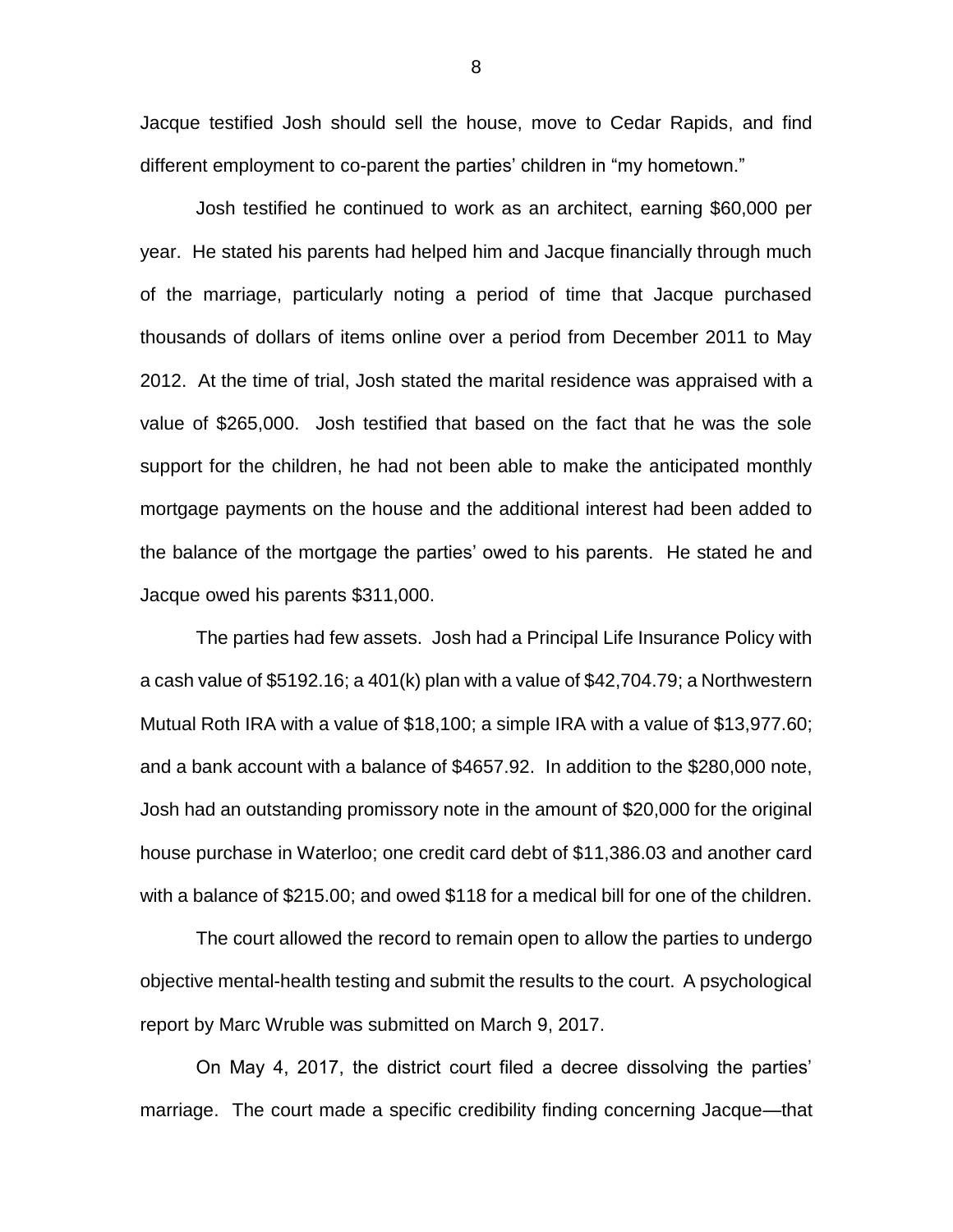she had a "pattern" of lying and manipulating "the truth to any who will listen to her including counselors, medical providers, investigators, police, and the court personnel." The district court observed, "After watching her for three days in trial, her tracking and truthfulness became more and more concerning."

The court found:

Jacque has very little stability in her past and that to this court leads it to believe the future holds the same. She cannot cope with the pressures of being a mother to three small children. She has attempted to take her life on numerous occasions, one while she was the sole care provider of the children. She is melodramatic and histrionic. She loves to garner sympathy from others by telling them her tales of a domestically charged relationship. The credibility of the stories was lacking.

Josh on the other hand has shown that he can maintain the children when they were at their most vulnerable. He has kept them safe, happy and very stable. He seeks assistance when he needs it from appropriate people who love the children and have cared for them in the past to continue with the continuity of care and stability.

The court stated it had "grave concerns for the children while in Jacque's care,"

noting the "record is replete with details evidencing her inability to cope with the

stressors of life and being a parent."<sup>[3]</sup>

The district court also noted Jacque's "obsession" with social media and her

willingness to make her personal grievances public. The court expressed concern

about what the children would learn when old enough to be on social media.

The district court concluded Josh should have sole legal custody and

physical care of the children, ruling:

 $3$  The district court stated Jacque had at least five attempts on her life. However, the court then detailed four incidents: one in June 2012, one on October 2, 2013, one in 2014, and one on January 6, 2015.

We also note that in 2011 Jacque overdosed on medication and has had at least five car accidents, the timing of which seem to coincide with emotionally-charged events in her life: December 2007; October 2008; February 2013; December 2014; and January 2015.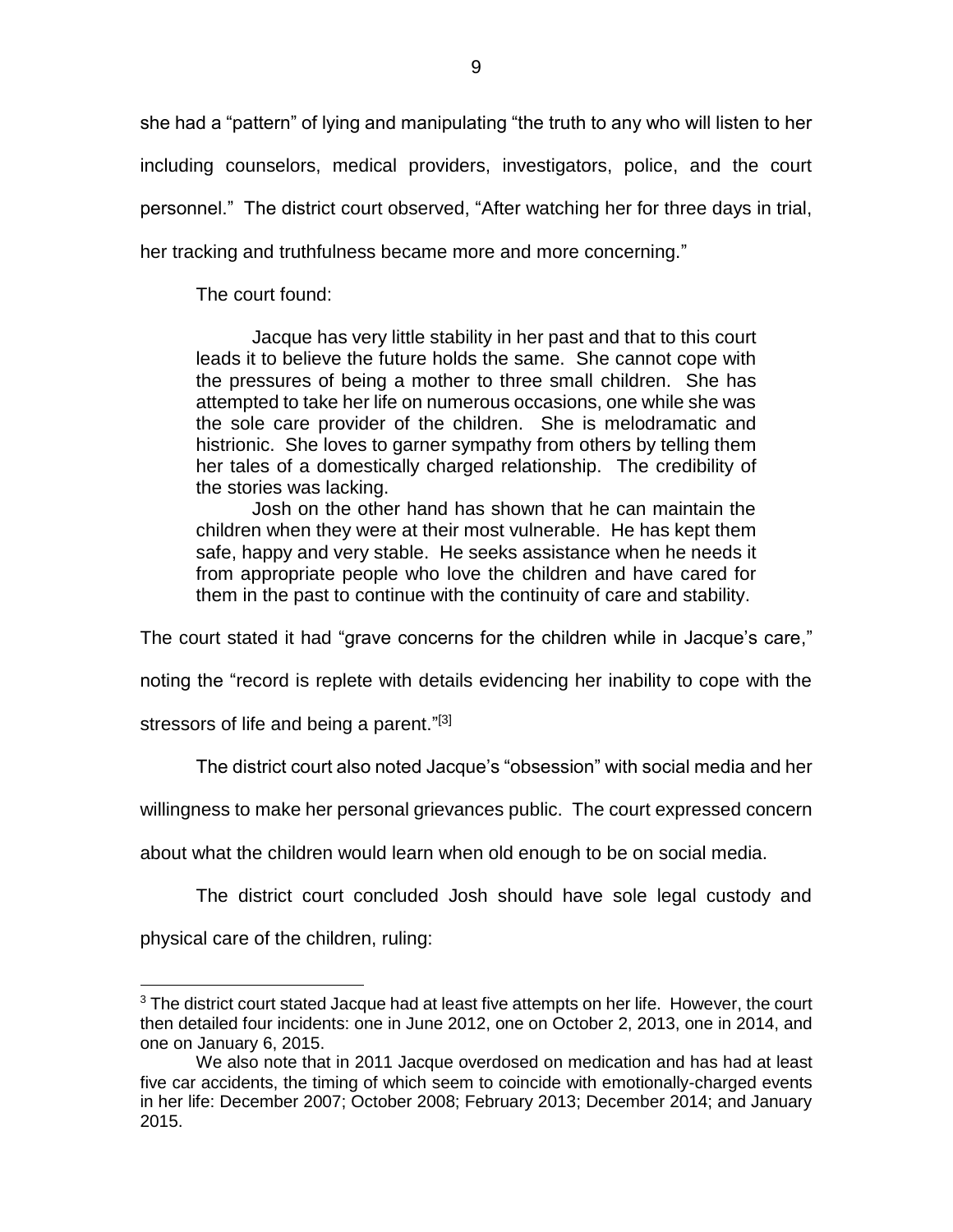Josh and Jacque are very different people when it comes to raising children and their approaches to life. Josh is very family oriented. Jacque is not. Josh is calm and Jacque is not as evidenced in her emotional outbursts in the courtroom and the need to leave during unflattering testimony. Her immaturity is an impediment to her ability to raise the children to be healthy and loving young adults. She does not know how to keep boundaries and has exposed the children to many things they should not have seen at their young ages. Josh has a wonderful support network and many friends and family members who will share in the lives of the children in a very positive manner. The court cannot award joint legal custody in this case as a result of all of these concerns. The court finds that based on the record, it will be difficult, if not impossible, for Josh to be able to rationally discuss the children's needs with her in the future. And, the court would expect that since she has no coping skills, she will continue to resort to the story telling and reporting inaccuracies to authorities that will impact the relationship even more and also negatively influence the children in the future. The court does not find she will be able to support Josh's relationship with the children in a positive manner. Jacque has a great potential to cause a great deal of emotional harm to the children.

The court allowed for the sharing of information about the children but "all decisions relating to the raising of the children shall be made by [Josh]." The court provided for a parenting schedule with Jacque's parenting time to "remain unsupervised unless Josh has any reason to believe that the children will be placed in harm's way by leaving them in her care." The court also ordered, "The children shall not be left in the care of Jacque's parents as the court has significant concerns about their care providing capabilities."

The court ordered Jacque to pay child support in the amount of \$352 per month, decreasing to \$317 when there were only two children eligible for support, and \$220 when only one child was eligible.

The court granted Josh the tax exemption for all three children, noting that "[i]f and when [Jacque] earns sufficient annual income to have a benefit form the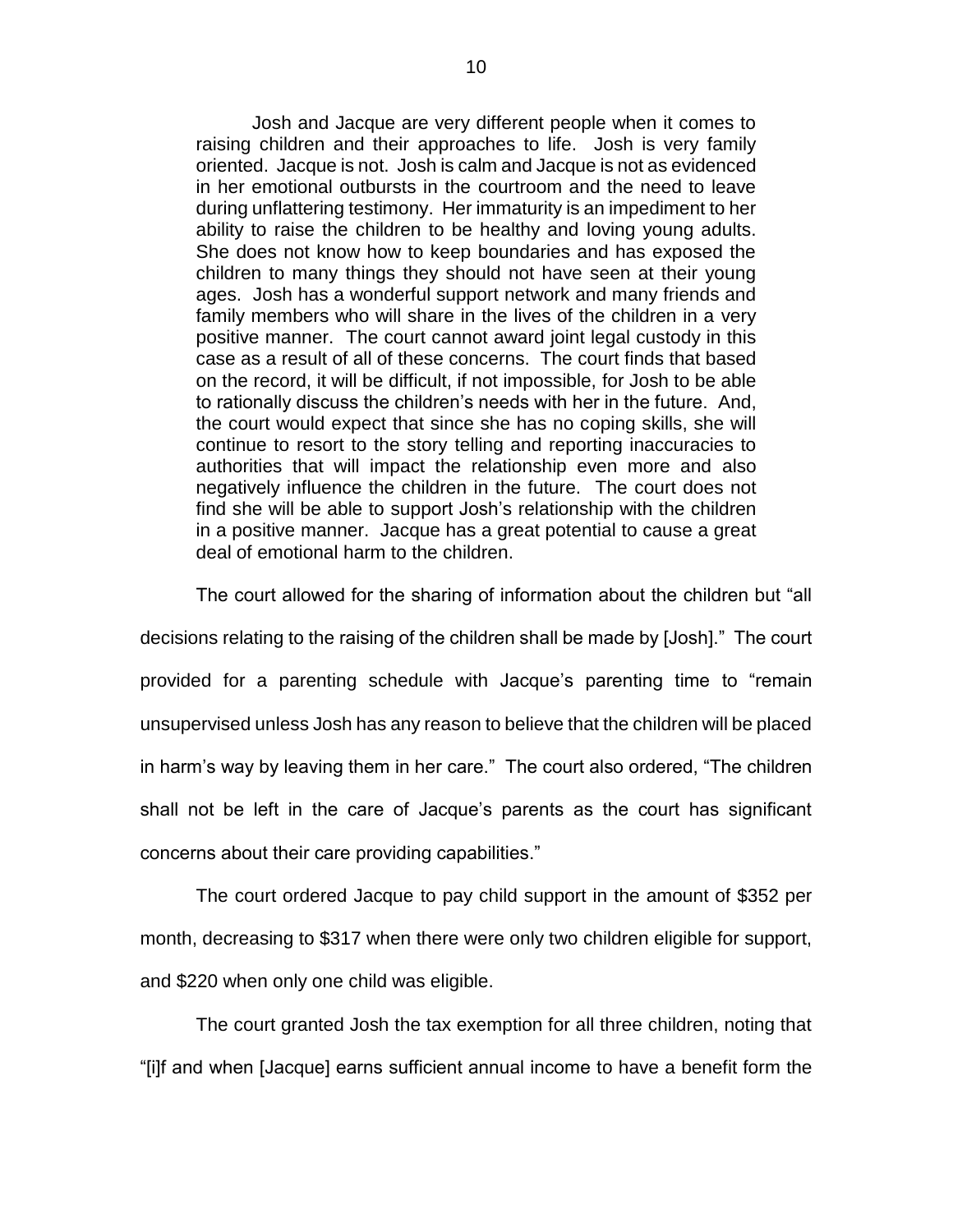tax exemptions, she shall be entitled to use the second of the three children as an exemption."

With regard to Jacque's request for spousal support, the court found:

The parties are drowning in debt. There is nothing to divide that will aid either one of them in being self-sufficient given their current circumstances. Looking at the educational issues, both have advance degrees, with Jacque's level exceeding Josh's. Jacque has a black mark on her in the education arena as a result of her own choices. She will be able, however, to use her skills in another arena. Josh will have the obligation of caring for the children, their daily needs, their school needs, their insurance needs, their medical and dental care and the maintenance of a home in which they will reside, without much assistance from Jacque. The court does not find it proper under the current status of the law and these facts to award Jacque alimony.

The court ordered Qualified Domestic Relations Orders be prepared dividing Josh's IRA and 401(k) accounts, ordered Josh to be responsible for the debts owed on the house and additional loans by his parents. Jacque was awarded one-half of Josh's IRA and 401(k) accounts, and a bank account with a balance of about \$4000. The court ordered her to be responsible for \$13,054.68 owed to Linn County Credit Union. Both parties were ordered to repay their own outstanding student debts. The court noted that "Jacque would technically owe Josh \$9572.66" for an equalization payment, but declined to require such a payment "[i]n consideration of the parties' financial circumstances and the amount of student loan debt Jacque is assuming, the fact she is not presently earning what her education would command, and the fact that the court declines to award her attorney's fees."

Jacque appeals.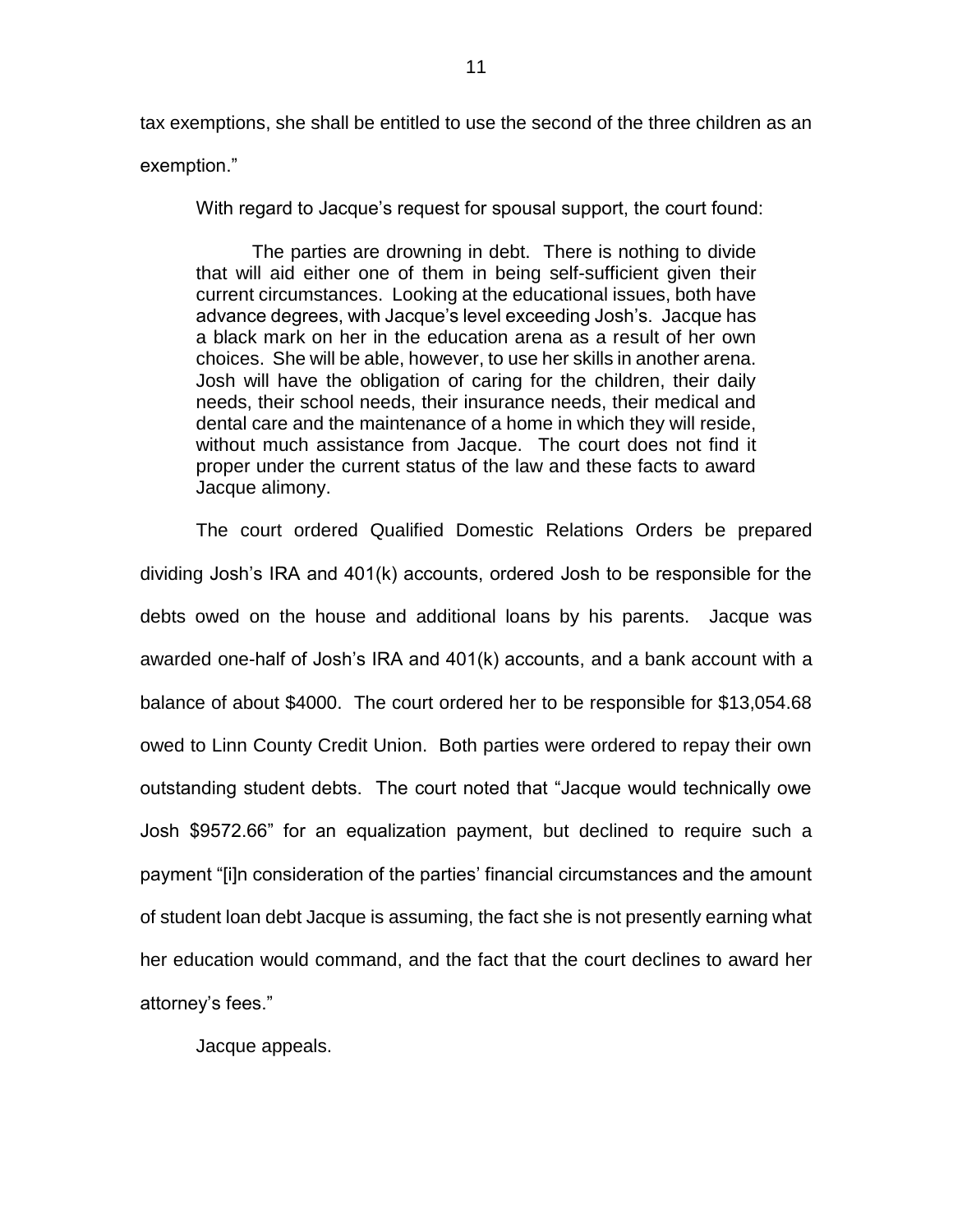## **II. Standard of Review**

Appellate review of a district court's determinations regarding custody and visitation in a dissolution proceeding is de novo. *In re Marriage of Ertmann*, 376 N.W.2d 918, 920 (Iowa Ct. App. 1985). "We have a duty to examine the entire record and adjudicate anew rights on the issues properly presented." *In re Marriage of Williams*, 589 N.W.2d 759, 761 (Iowa Ct. App. 1998). We are especially deferential when the district court makes credibility determinations about the parties. *See In re Marriage of Vrban*, 359 N.W.2d 420, 423 (Iowa 1984); *In re Marriage of Gensley*, 777 N.W.2d 705, 713 (Iowa Ct. App. 2009) (recognizing the district court has the opportunity to "listen to and observe the parties and witnesses" and giving weight to the district court's credibility determinations).

### **III. Discussion.**

*A. Legal Custody.* Upon dissolving a marriage involving minor children, the district court must determine whether one or both parents shall have legal custody of the children. *In re Marriage of Hynick*, 727 N.W.2d 575, 578 (Iowa 2007). Legal custody is "an award of the rights of legal custody of a minor child to a parent under which a parent has legal custodial rights and responsibilities toward the child." Iowa Code § 598.1(5) (2015). These rights and responsibilities "include but are not limited to decision making affecting the child's legal status, medical care, education, extracurricular activities, and religious instruction." *Id.*

Jacque contends the district court should have granted the parents joint legal custody of the children. Joint legal custody affords both parents "legal custodial rights and responsibilities toward the child." *Id.* § 598.1(3). "[N]either parent has legal custodial rights superior to those of the other parent." *Id.*; *see*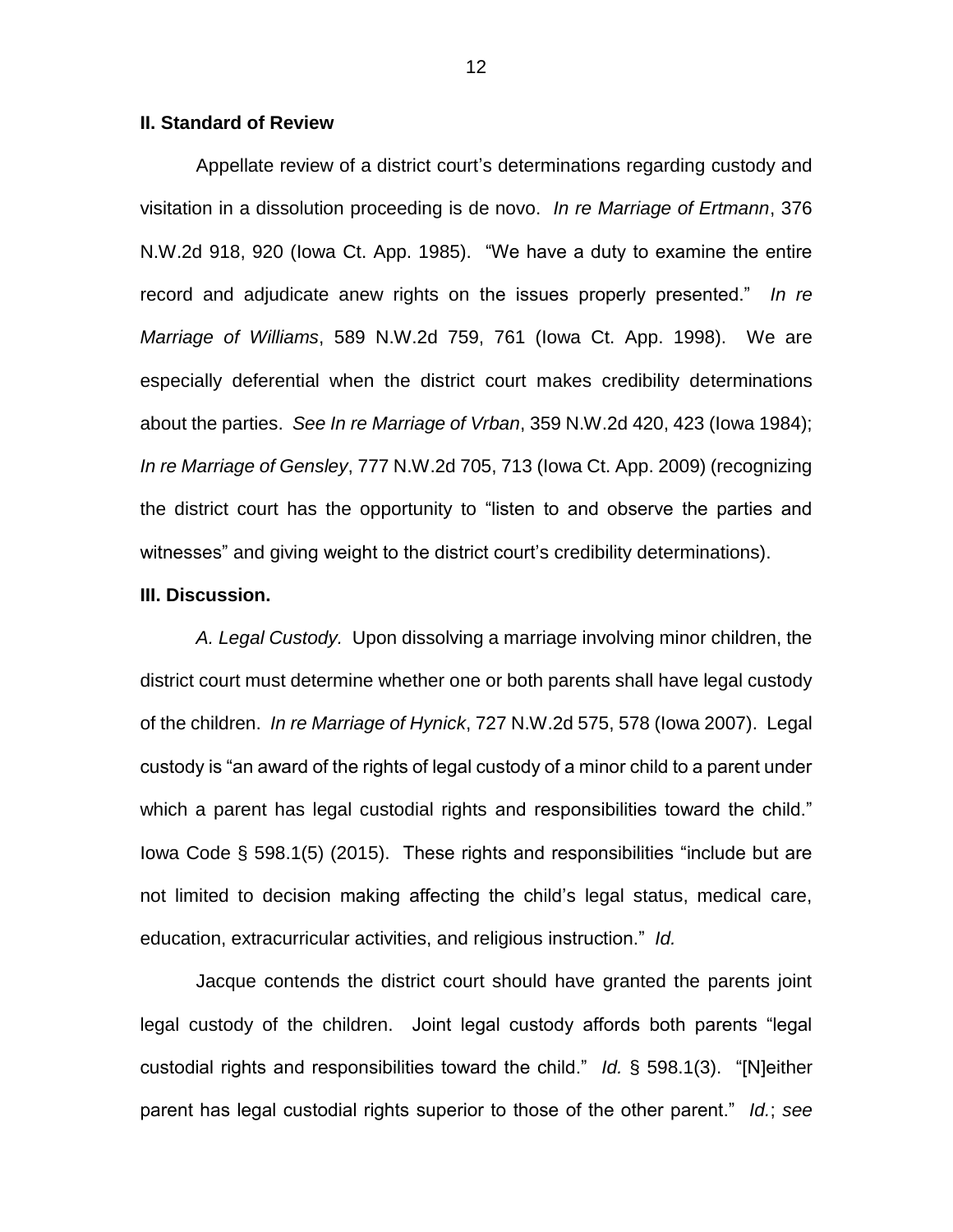*also Gensley*, 777 N.W.2d at 714. To award sole legal custody there must be clear and convincing evidence that joint legal custody "is unreasonable and not in the best interest of the child to the extent that the legal custodial relationship between the child and a parent should be severed." Iowa Code  $\S$  598.41(2)(b). In considering what custodial arrangement is in the children's best interest, this court considers the various factors set forth in Iowa Code section 598.41(3).<sup>4</sup> Parents' "utter inability to communicate with each other" as a result of their "toxic relationship" weighs against joint legal custody. *Gensley*, 777 N.W.2d at 715. The parties' inability to communicate and cooperate must rise above the "usual acrimony that accompanies a divorce." *In re Marriage of Ertmann*, 376 N.W.2d 918, 920 (Iowa Ct. App. 1985).

We begin our analysis by noting Josh did not seek sole legal custody and, in fact, agreed to joint legal custody in a November 14, 2016 pretrial stipulation. On appeal, he argues that while he agreed to joint legal custody, he could not have predicted Jacque's allegations during the trial. At no point during the course of the trial were we able to find that Josh sought to amend his pleadings or withdraw from the agreement to joint legal custody.

<sup>&</sup>lt;sup>4</sup> The factors to consider in determining whether joint or sole legal custody should be granted are: (1) whether each parent would be a suitable custodian for the child; (2) whether the psychological and emotional needs and development of the child will suffer due to a lack of active contact with and attention from both parents; (3) whether the parents can communicate with each other regarding the child's needs; (4) whether both parents have actively cared for the child before and since the separation; (5) whether each parent can support the other's relationship with the child; (6) whether the custody arrangement is in accord with the child's wishes or whether the child has strong opposition, taking into consideration the child's age and maturity; (7) whether one or both parents agree or are opposed to joint custody; and (8) the geographic proximity of the parents. Iowa Code  $§$  598.41(3).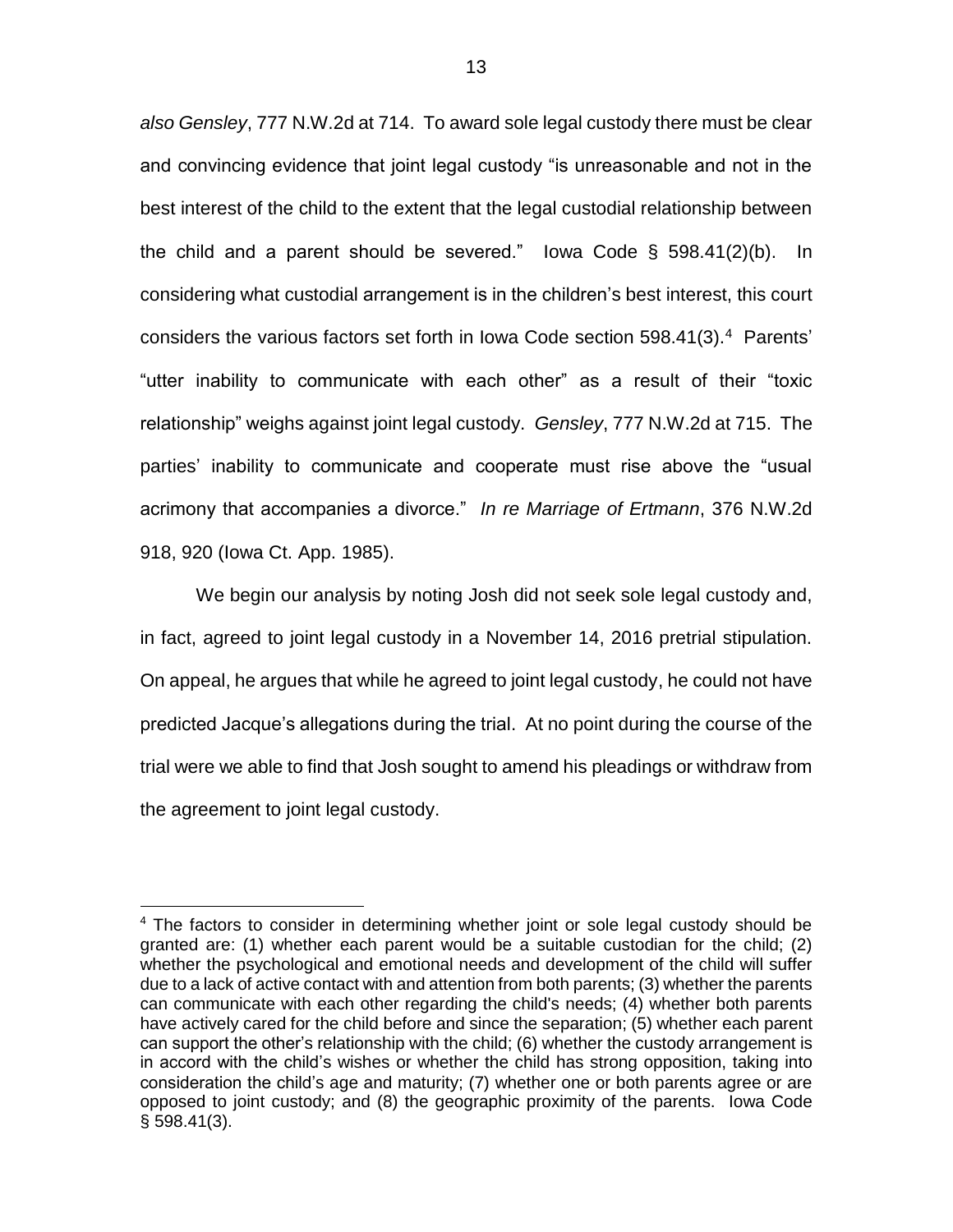We also observe that the cases in which sole legal custody is granted demonstrate an exceptional degree of the parties' inability to care for or make decisions regarding the minor child with the other parent. *See generally Gensley,* 777 N.W.2d at 715 (holding sole legal custody was properly granted to the mother because of the absolute inability of the father to communicate with the mother, and the children were suffering due to the acrimonious relationship between the parents); *In re Marriage of Liebich,* 547 N.W.2d 844, 849 (Iowa Ct. App. 1996) (affirming the district court's order granting sole legal custody to the father, as the mother was incapable of supporting the child's relationship with the father). *Cf. Rees v. Calef*, No. 2015 WL 3624385, at 83-4 (Iowa Ct. App. June 10, 2015 (reversing sole legal custody where both parents were suitable caretakers, the child was well cared for while visiting noncustodial parent, and evidence showed the parties were able to work together to resolve major issues).

We do share the trial court's concerns about Jacque's histrionics and tendency to dramatize.<sup>5</sup> However, Jacque is currently complying with her medication regimen and continues to attend mental-health therapy. A guardian ad litem for the children advocated for the parents to agree to shared care but noted Jacque had moved from Manchester to Cedar Rapids, which made shared care difficult. And, the parties have been able to communicate via text message to arrange exchanges and inform each other about the children's education and

<sup>&</sup>lt;sup>5</sup> This seems to be a long-standing trait. In 2008, Jacque reported to her counselor that a "friend told her she is draining and dramatic."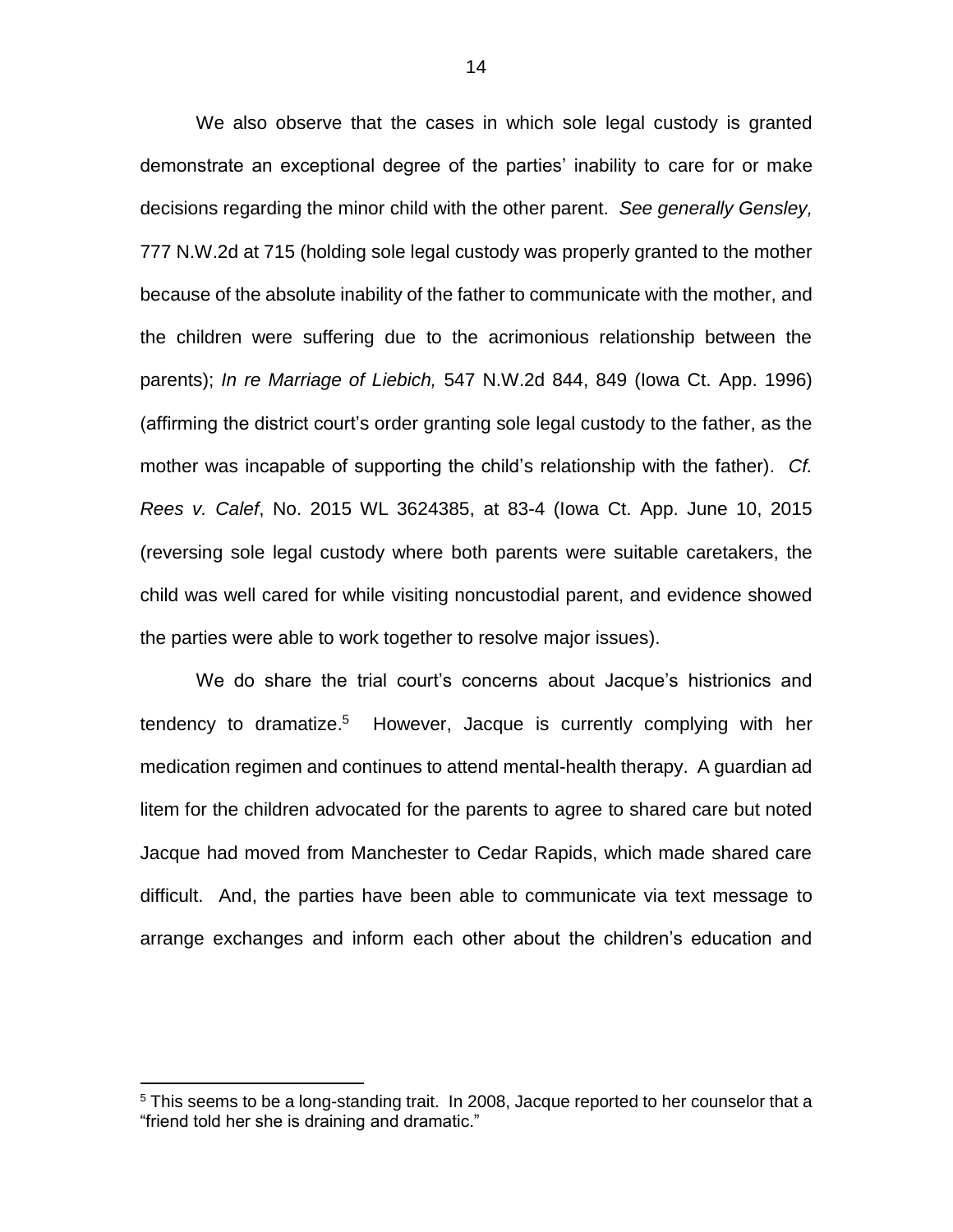health needs.<sup>6</sup> Consequently, we strike the portion of the district court's order granting sole legal custody to Josh, and conclude joint legal custody should be established. However, if Jacque should become hospitalized in the future for psychiatric or related care, during any such hospitalization Josh may make any necessary immediate decisions for the children's best interests without repercussion.

*B. Physical Care.* Jacque argues she should have the physical care of the children, or at the least have shared care. We have thoroughly reviewed the record in this case and we find no reason to disturb the placement of the children in Josh's physical care. We agree with the district court that Jacque's claims of domestic abuse are not credible. We recognize Jacque has suffered from frequent, debilitating migraines and that she has been challenged by her depression and anxiety. Throughout, Josh has provided stability and consistent care for the children. Moreover, it is not in the children's best interest to move the children from the family home and the community of support they have there.

*C. Restrictions on Visitation.* Jacque asks that in the event that we do not change physical care, she be afforded more parenting time with the children and that we strike the provision relating to the children not being left in the care of Jacque's parents. Jacque lives and works in Cedar Rapids, which is about fortyfive miles from Manchester. Josh works in Strawberry Point, which is about seventeen miles from Manchester.

 $6$  We presume the parties will strive to act in the best interests of their children and we stress that any interference with the other parent's relationship with the children or a decline in Jacque's mental health may support a modification of legal custody.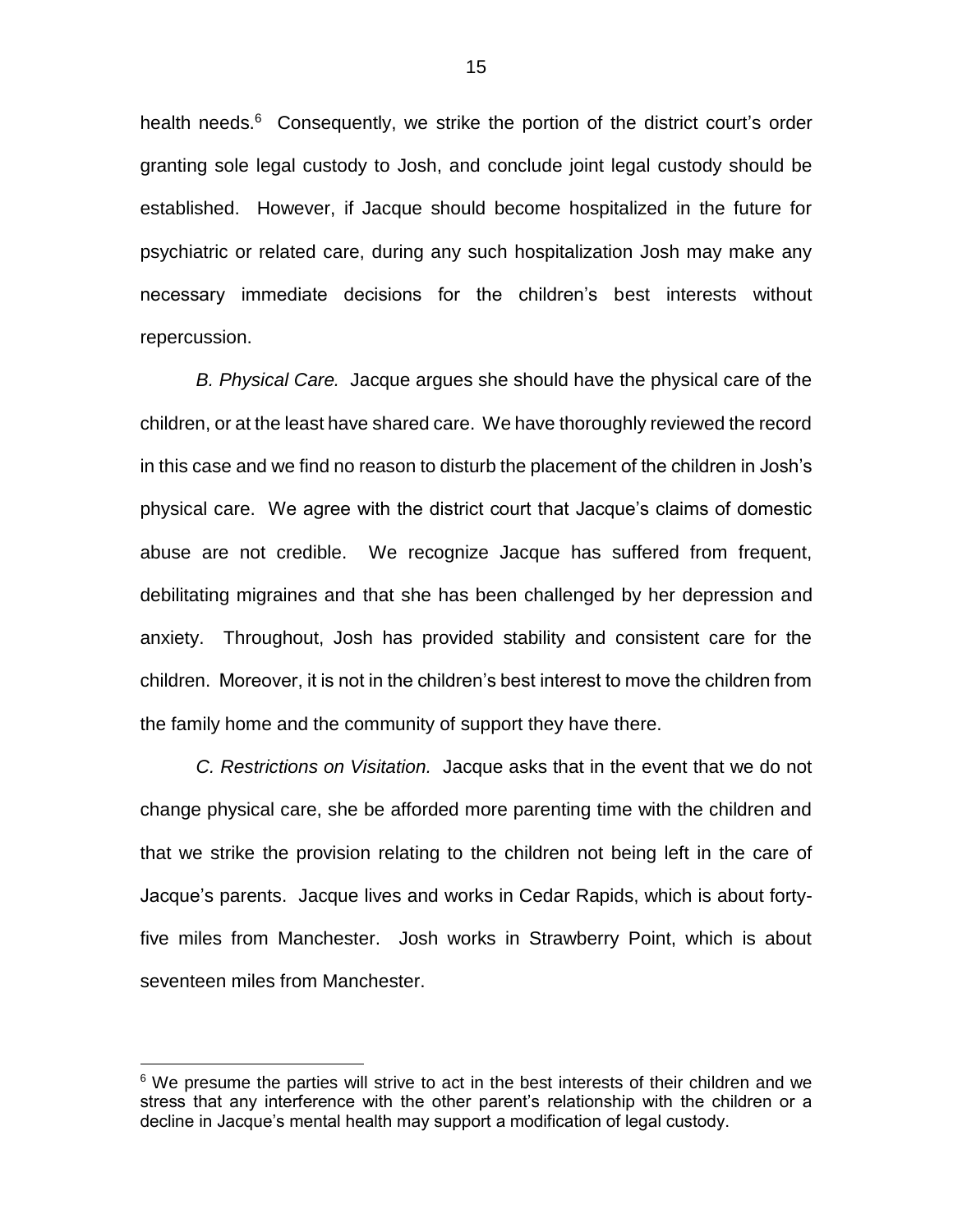The district court set Jacque's parenting time for specified holidays and "every other weekend from 4:30 p.m. on Friday until 6:30 p.m. on Sunday evening," which schedule "is intended to be a minimum schedule." The parties were to share the cost of transportation equally. The trial court made no order of midweek visitation, though both parties in their proposed parenting schedules included one evening of midweek visitation for the other. We find no reason to tamper with the district court's parenting schedule.

Josh did not seek any restriction or supervision of Jacque's parenting time. The trial court gave no reviewable reason for restricting the maternal grandparents' access to the children. We strike that provision of the decree.

*D. Spousal Support and Property Division.* At the time of the dissolution trial, the parties had been married for about eight years. Josh was thirty-nine years old and Jacque was thirty-five. Both have advanced degrees and are physically healthy and capable of working. Jacque is being provided a home by her parents. Josh and the children live in the marital residence originally funded by Josh's parents. The debt for the marital residence—which exceeds the value of the house—is Josh's to repay. Jacque and Josh paid off \$21,000 of Jacque's highinterest student loans during the marriage and Jacque was awarded one-half of Josh's 401(k) and IRA accounts. Both parties still have student loan debt for which they are responsible.<sup>7</sup>

Section 598.21A(1) lists the factors to be considered in determining if a spousal-support award is appropriate including, but not limited to: the length of the

 $7$  The district court determined Josh had \$16,859 in student loans and Jacque had loans outstanding in the amounts of \$49,941 and \$8337.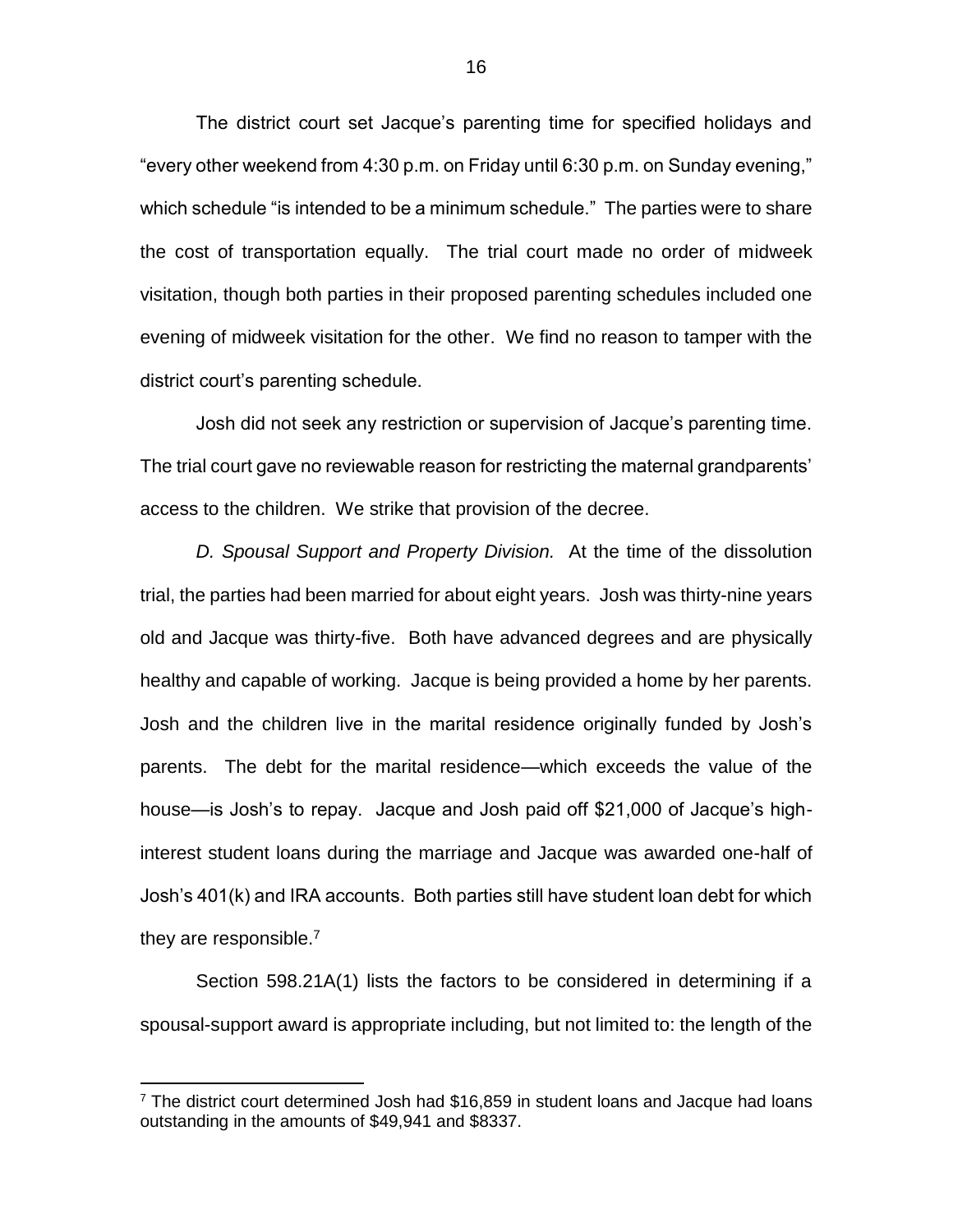marriage; the parties' age and physical and emotional health; the distribution of property; each party's education level; and the earning capacity of the party seeking support. "Although our review of the district court's award of alimony is de novo, we give that court considerable latitude in making this determination based on the criteria in section [598.21A(1) ]. We will disturb that determination only when there has been a failure to do equity." *In re Marriage of Anliker*, 694 N.W.2d 535, 540 (Iowa 2005).

With respect to dividing marital property, "our courts equitably divide all of the property owned by the parties at the time of divorce except inherited property and gifts received by one spouse." *In re Marriage of Keener*, 728 N.W.2d 188, 193 (Iowa 2007).

However, "Iowa courts do not require an equal division or percentage distribution. The determining factor is what is fair and equitable in each circumstance." *In re Marriage of Hazen,* 778 N.W.2d 55, 59 (Iowa Ct. App. 2009). In equitably dividing the parties' property, the court considers the factors provided in Iowa Code section 598.21(5).[8]

*In re Marriage of Hansen*, 886 N.W.2d 868, 871 (Iowa Ct. App. 2016). Achieving

equity does not require an equal division of property in most short-term marriages.

*Id.* at 873; *see also Hazen*, 778 N.W.2d at 59. "Our focus is on what is equitable

under the circumstances in consideration of the factors set forth in Iowa Code

section 598.21(5)." *Hansen*, 886 N.W.2d at 873. As was the case in *Hansen*,

<sup>&</sup>lt;sup>8</sup> Such factors include: the length of the marriage; property brought to the marriage by each party; the contribution of each party to the marriage; the age and physical and emotional health of the parties; the contribution by one party to the education, training, or increased earning power of the other; the earning capacity of each party; the desirability of awarding the family home to the party having custody of the children; the amount and duration of support payments; other economic circumstances; potential tax consequences; any written agreement concerning property division; an antenuptial agreement; and other relevant factors. Iowa Code § 598.21(5).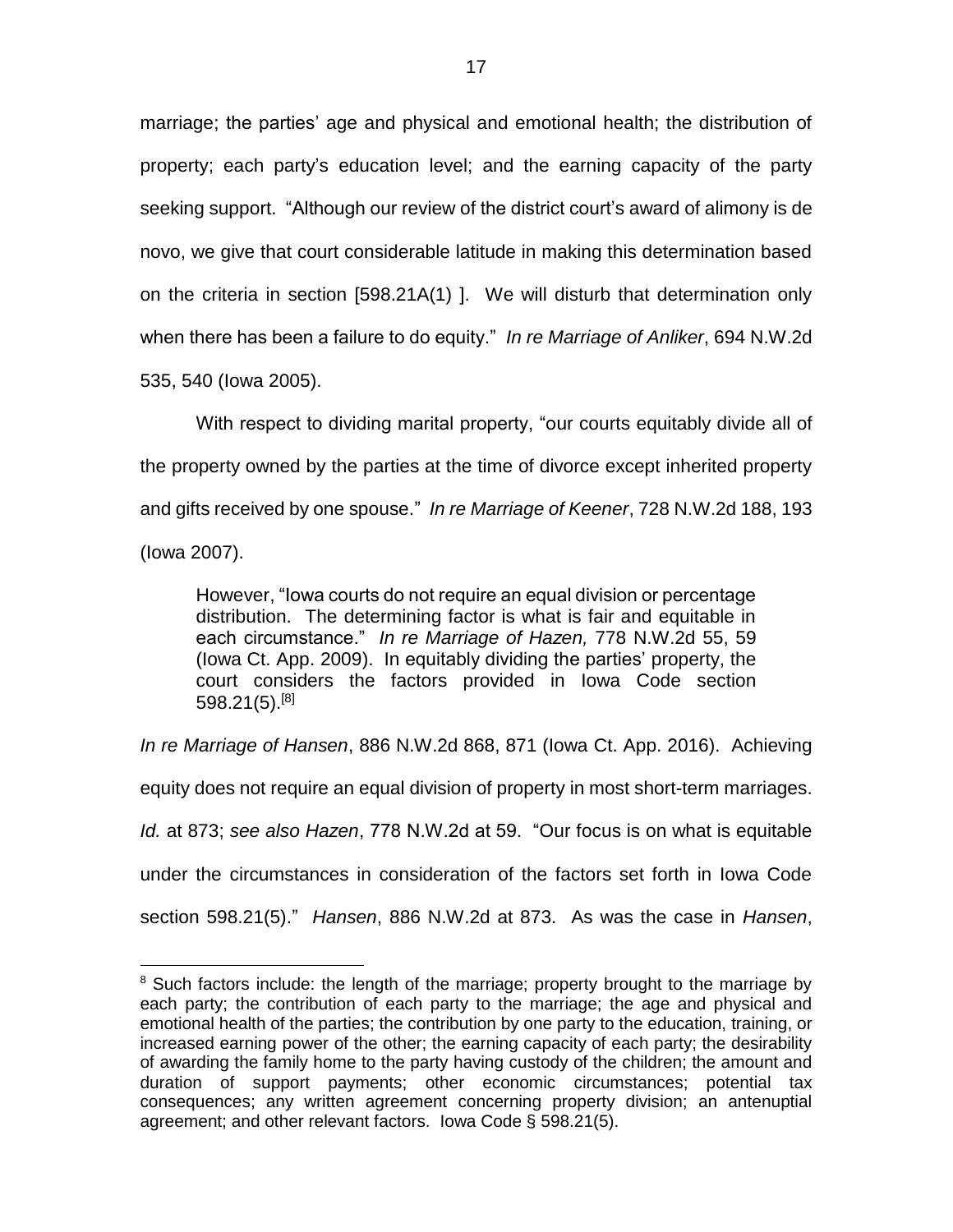there were very few significant assets resulting from this eight-year marriage, except the marital home. *See id.* And the parties have no equity in the home. Jacque does not deny the amounts of money owed to Josh's parents.

We find no failure to do equity in the district court's distribution of marital assets and debts and its refusal to award spousal support. Jacque is young and healthy and has an advanced degree. Jacque's inability to work in her "dream job" was of her own doing. Yet, she remains able to work in other capacities. Under the circumstances presented here, we affirm the property distribution and the denial of spousal support.

*E. Tax Exemption.* As Jacque notes in her appellate brief, "The 'general rule' is that the parent given primary physical care of the child is entitled to claim the child as a tax exemption." *In re Marriage of Okland*, 699 N.W.2d 260, 269 (Iowa 2005). The trial court properly awarded the tax exemptions to Josh, who has the three children in his physical care, but provided that should Jacque have sufficient annual income to benefit from the tax exemptions, she would be entitled to use the second of the three children as an exemption.

*F. Child Support.* Jacque submitted a child-support worksheet on November 9, 2016, using an imputed income for herself of \$15,000 per year. If Josh was to be custodial parent, Jacque asserted her child support should be \$189 per month.

Josh submitted a child-support worksheet using three income levels for Jacque: the first with an annual income of \$30,000, which is what she had been earning at her last full-time non-counseling employment (\$639.50 per month child support); imputed income of \$20,000 or \$9.62 per hour (\$499 per month child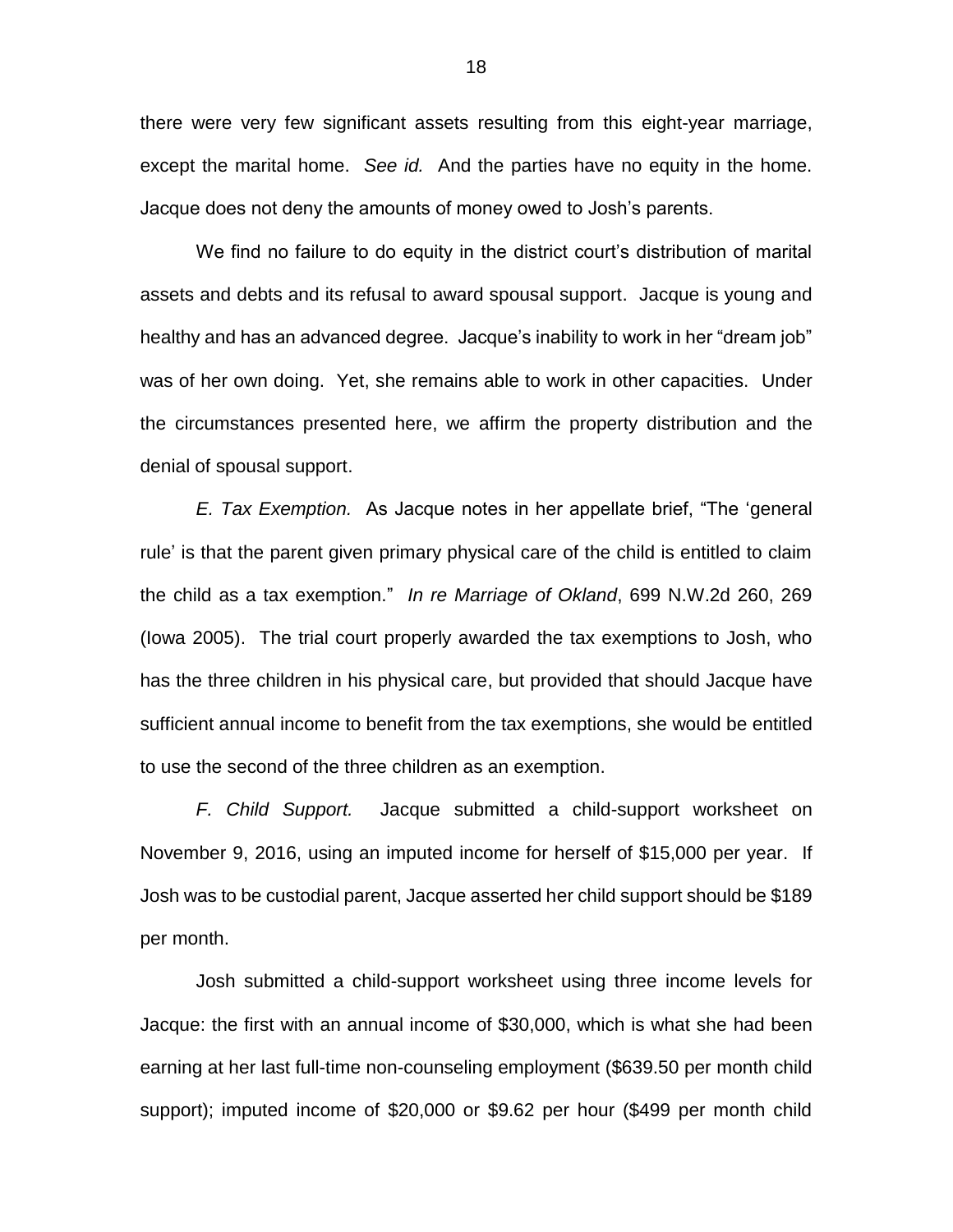support); and imputed income of \$16,640 or \$8.00 per hour (\$319 per month). While not specifically stating Jacque's income, it is apparent the district court imputed income of \$8.00 per hour to Jacque. There is no reason Jacque cannot work full time, and in light of her education level and prior employment, we find no error in imputing such income. We affirm the district court's award of child support.

*G. Attorney Fees.* An award of trial attorney fees rests in the sound discretion of the trial court and will not be disturbed on appeal in the absence of an abuse of discretion. *In re Marriage of Romanelli*, 570 N.W.2d 761, 765 (Iowa 1997). We find no abuse of discretion; therefore, we affirm the district court's denial of trial attorney fees.

Attorney fees are not a matter of right, but rest in the court's discretion in light of the needs of the party seeking the award, the ability of the other party to pay, and the relative merits of the appeal. *Okland*, 699 N.W.2d at 270. We do not award appellate attorney fees.

#### **IV. CONCLUSION.**

Because the parties agreed to joint legal custody, the trial court should not have granted sole legal custody to Josh. We strike the portion of the district court's order granting sole legal custody to Josh, and conclude joint legal custody should be established. However, if Jacque should become hospitalized in the future for psychiatric or related care, during any such hospitalization Josh may make any necessary immediate decisions for the children's best interests without repercussion.

We find no reason to disturb the placement of the children in Josh's physical care. However, Josh did not seek any restriction or supervision of Jacque's